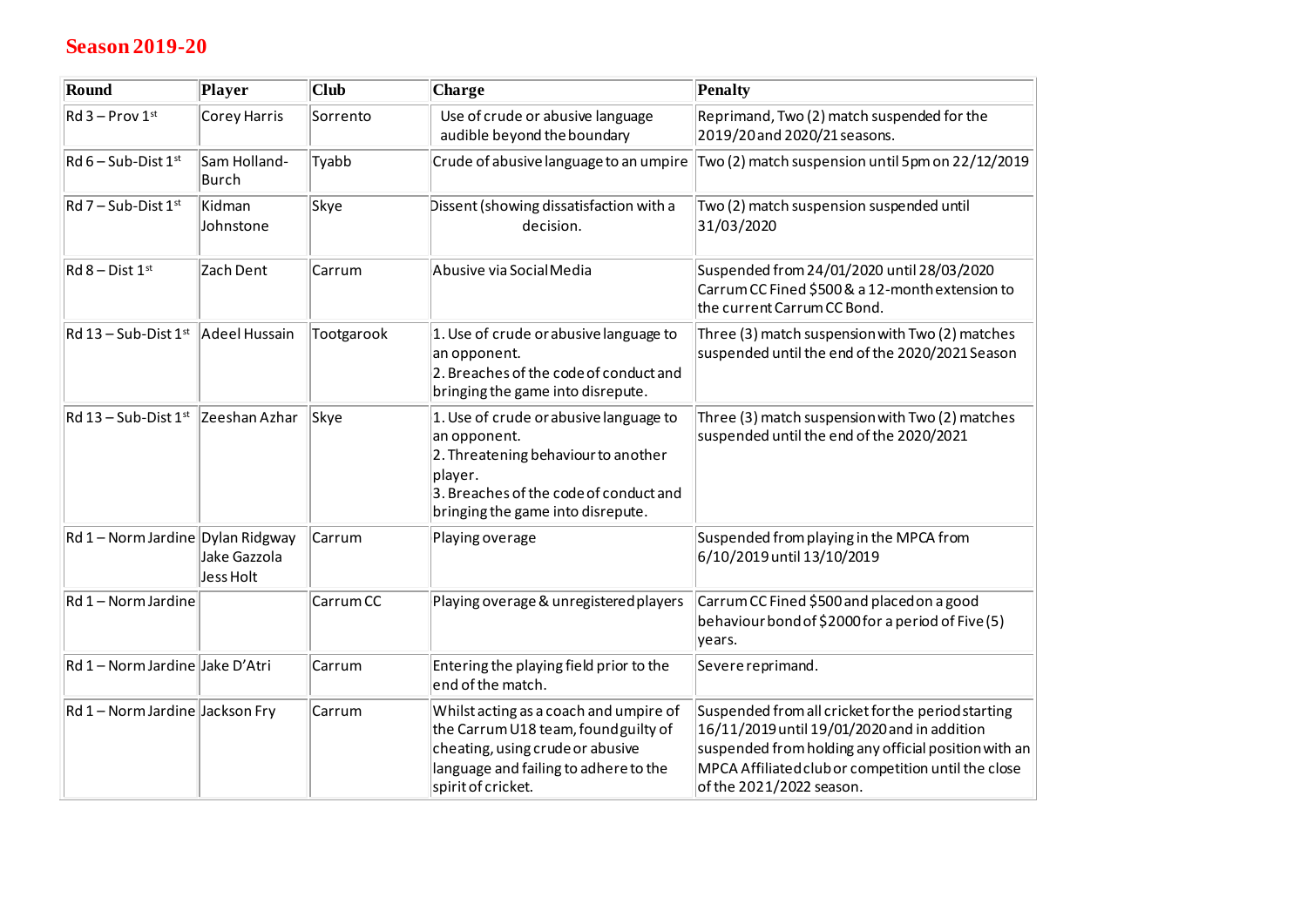| $\left\vert \mathsf{Rd1-Norm\,Jardine} \right\vert$ | Mt Eliza CC | Bringing the game of cricket into<br>disrepute. | Mt Eliza CC placed on a good behaviour bond of<br>S1000 until 30/04/2021 |
|-----------------------------------------------------|-------------|-------------------------------------------------|--------------------------------------------------------------------------|
| $\left\vert \mathsf{Rd1-Norm\,Jardine} \right\vert$ |             |                                                 |                                                                          |

# **Season 2018-19**

| Round                  | Player                | Club        | <b>Charge</b>                                                                                                                                                                                                            | Penalty                                                                   |
|------------------------|-----------------------|-------------|--------------------------------------------------------------------------------------------------------------------------------------------------------------------------------------------------------------------------|---------------------------------------------------------------------------|
| $ Rd 5 - Dist 1^{st} $ | Sam Mullavey          | Heatherhill | Use of crude or abusive language<br>audible beyond the boundary                                                                                                                                                          | Two (2) match suspension until 5pm on 16/12/2018                          |
| $Rd$ 5 – Pen 1st       | Madushanka<br> Perera | Moorooduc   | Use of crude or abusive language<br>audible beyond the boundary and<br>reacting in a obviosity provocative<br>manner to an umpire or his<br>decision. (It<br>was considered that this was the<br>one $(1)$<br>incident). | Accepted prescribed penalty of two (2) matches<br>until 5pm of 16/12/2018 |
| $Rd$ 7 – Dist 1st      | <b>Rhys Whitling</b>  | Mt Martha   | Crude of abusive language to<br>an umpire                                                                                                                                                                                | Accepted prescribed penalty of two (2) matches<br>until 5pm of 13/01/2019 |
| $Rd$ 7 – Dist 1st      | David<br> MacKenzie   | Mt Martha   | <b>Dissent</b>                                                                                                                                                                                                           | Accepted prescribed penalty of one (1) matches<br>until 5pm of 06/01/2019 |

### **Season 2017-18**

| Round                   | Player        | Club            | <b>Charge</b>                                                                                         | Penalty                                                                                                                                                   |
|-------------------------|---------------|-----------------|-------------------------------------------------------------------------------------------------------|-----------------------------------------------------------------------------------------------------------------------------------------------------------|
| $\vert$ Rd 3 – Dist 1st | Kieran Hanley | Rosebud         | 1)<br>opponent.<br>2)<br>Failure to leave the crease<br>promptly on being given out.<br>3)<br>Dissent | Crude or abusive language to an $ One(1)$ match suspension until 5pm on $5/11/2017$ .<br>Further two (2) matches suspended until end of<br>season 2017/18 |
| $\vert$ Rd 4 – Dist 1st | Kyle Bradshaw | <b>Hastings</b> |                                                                                                       | Crude or abusive language to an umpire Accepted prescribed penalty of two (2) matches<br>until 5pm of 03/12/2017                                          |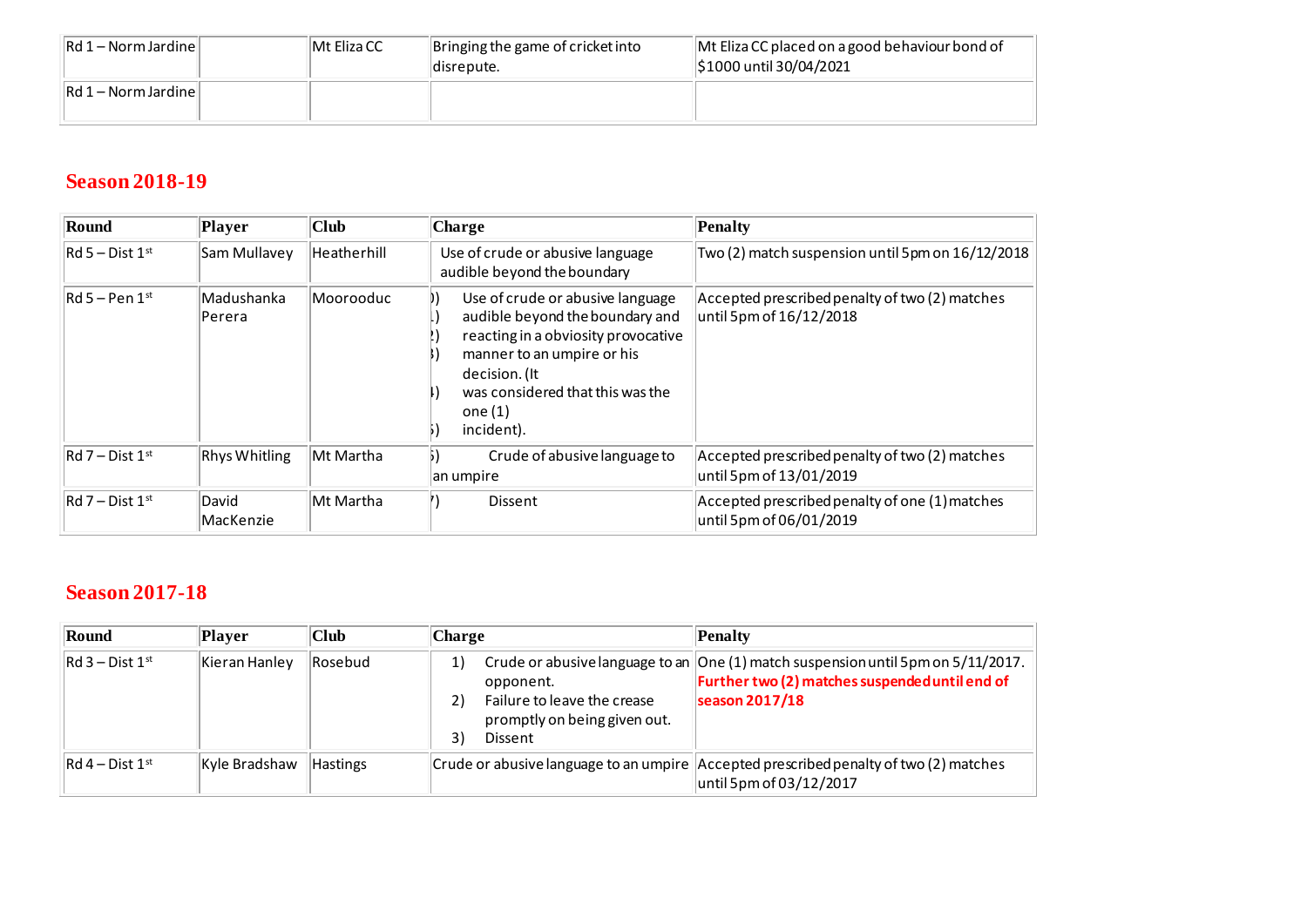| $Rd6 - Prov 2^{nd}$                    | Leigh Poholke | lSorrento    |                                                             | Crude or abusive language to an umpire Accepted prescribed penalty of two (2) matches<br>until 5pm of 07/01/2018 |
|----------------------------------------|---------------|--------------|-------------------------------------------------------------|------------------------------------------------------------------------------------------------------------------|
| $ Rd 7 - Sub Dist 1st$                 | lSam Fowler   | Dromana      | Bringing the game into disrepute                            | Accepted prescribed penalty of two (2) matches<br>until 5pm of 14/01/2018                                        |
| $Rd$ 13 – A3                           | Josh Watts    | <b>POB</b>   | Crude or abusive language to an<br>lopponent.               | One (1) match suspension until 5pm on 11/03/2018                                                                 |
| $\sqrt{\frac{1}{5}}$ SF – Sub Dist 1st | Jayden Barker | Carrum Downs | Failure to leave the crease promptly on<br>being given out. | Accepted prescribed penalty of two (2) matches<br>until 5pm of 14/10/2018                                        |

#### **Season 2016-17**

| Round                                       | <b>Player</b>        | <b>Club</b>         | Charge                                                                                                                                          | Penalty                                                                                                                |
|---------------------------------------------|----------------------|---------------------|-------------------------------------------------------------------------------------------------------------------------------------------------|------------------------------------------------------------------------------------------------------------------------|
| $ Rd 2 - Sub Dist 1st$                      | Mitchell Kleing      | Balnarring          | Use of crude or abusive language<br>audible beyond the boundary                                                                                 | One (1) match suspension until 5pm on 6/11/2016.<br>Further two (2) matches suspended until end of<br>season 2016/17   |
| $\text{Rd}$ 4 – Prov 1st                    | Andrew<br>Tweddle    | Long Island         | Dissent, dissatisfaction with a<br>1)<br>decision.<br>Reacting in a provocative /<br>2)<br>disapproving manner to an umpire<br>or his decision. | Two (2) match suspension until 5pm 18/12/2016                                                                          |
| $\textsf{Rd4}-\textsf{Dist4}^{\textsf{st}}$ | Garath Wyatt         | Mt Martha           | Reacting in a provocative / disapproving Official Warning<br>manner to an umpire or his decision                                                |                                                                                                                        |
| $\overline{\mathsf{Rd}}$ 5 – Sub Dist 1st   | Josh Dent            | Carrum              | Threatening behaviour to another<br> player                                                                                                     | Accepted prescribed penalty of three (3) matches<br>until 5pm of 29/01/2017                                            |
| $\mathsf{Rd}\,9$ – Prov 2nd                 | Corey Arnold         | Crib Point          | Threatening an umpire<br>1)<br>2)<br>Dissent                                                                                                    | Four (4) match suspension until 5pm on<br>15/10/2017. Further one (1) match suspended until<br>end of season $2017/18$ |
| $Rd$ 11 – C4                                | <b>Blake Hillman</b> | <b>Baden Powell</b> | Bringing the game into disrepute.                                                                                                               | Two (2) match suspended until end of season<br>2017/18                                                                 |
| $ SF - A1$                                  | Daniel Keulan        | Somerville          | Assaulting a spectator                                                                                                                          | Suspended for three (3) seasons, can resume in the                                                                     |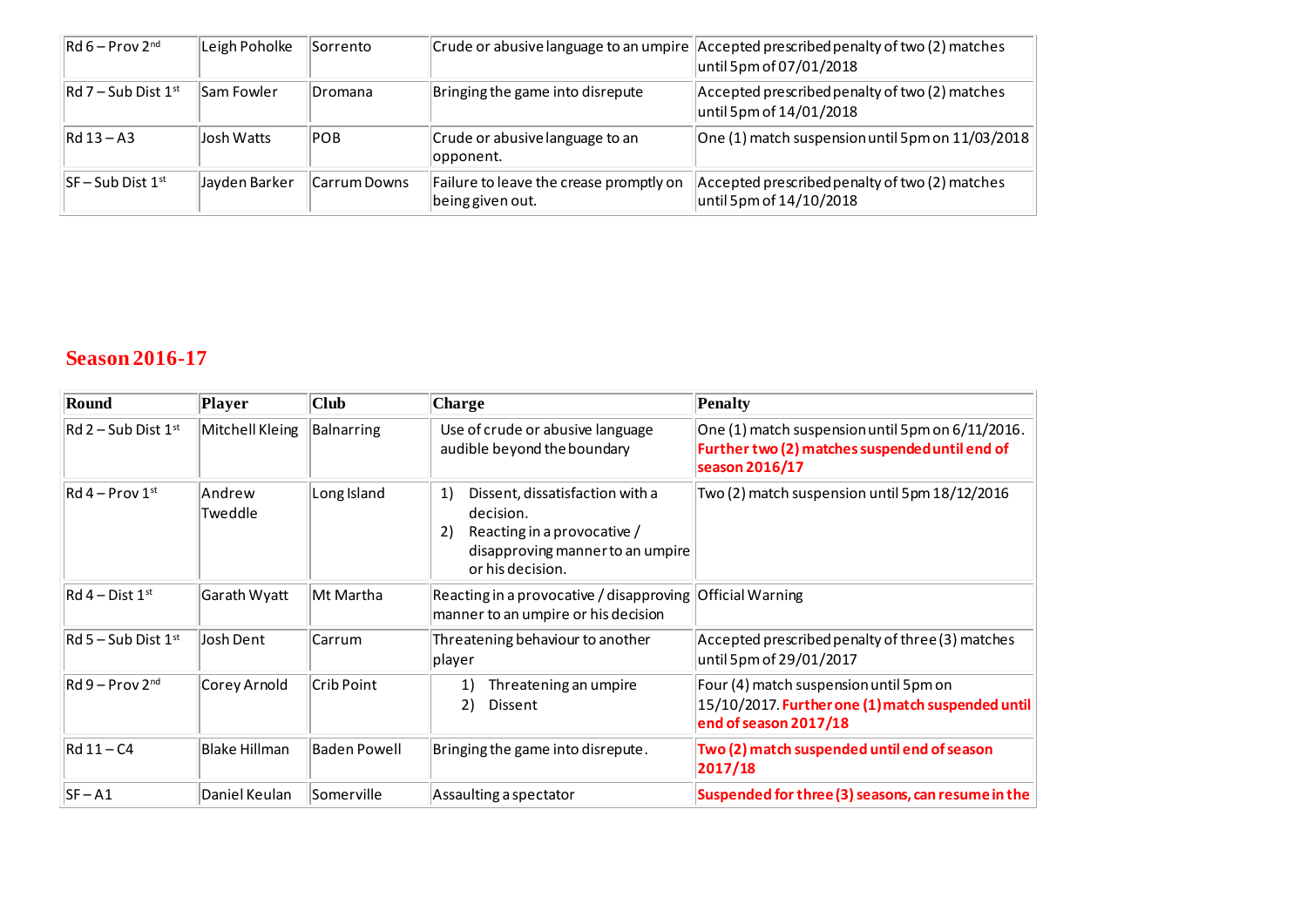|                                       |               |           |                            | 2020/21 season.                                                                                                                                         |
|---------------------------------------|---------------|-----------|----------------------------|---------------------------------------------------------------------------------------------------------------------------------------------------------|
| <b>ISF-Under 16 Prov Llason Smart</b> |               | Mt Martha | Breaching a MPCA directive | One (1) year suspension of holding any official<br>position with any affiliated MPCA club. Penalty<br>suspended until the end of season 2018/19         |
| $S_F$ – Under 16 Prov                 | Llason Jacobi | Mt Martha | Breaching a MPCA directive | $\vert$ One (1) year suspension of holding any official<br>position with any affiliated MPCA club. Penalty<br>suspended until the end of season 2018/19 |
| <b>SF-Under 16 Prov</b>               |               | Mt Martha | Breaching a MPCA directive | $\frac{1}{2}$ \$1,500 bond until the end of season 2018/19                                                                                              |

### **Season 2015-16**

| Round                                     | Player                       | <b>Club</b>  | Charge                                                                                                                                                       | Penalty                                                                                                                                                                                                                     |
|-------------------------------------------|------------------------------|--------------|--------------------------------------------------------------------------------------------------------------------------------------------------------------|-----------------------------------------------------------------------------------------------------------------------------------------------------------------------------------------------------------------------------|
| $\text{Rd} 1 - \text{Prov} 1^{\text{st}}$ | <b>Ben Smith</b>             | Baxter       | (a) Use of crude or abusive language to<br>an Umpire.<br>(b) Reacting in an obviously<br>provocative or disapproving manner to<br>an Umpire or his decision  | Three (3) matches commencing from 5 pm on<br>16/10/2015 until 5 pm on 21/11/2015. Further<br>three (3) matches suspended until end of season<br> 2015/16                                                                    |
| $\text{Rd} 1 - \text{Prov} 1^{\text{st}}$ | Garry Wragg                  | <b>MPCUA</b> | player during a match.                                                                                                                                       | Misconduct & acting in an inappropriate Six (6) matches commencing 5 pm on 16/10/2015<br>manner for an umpire by manhandling a until 5 pm on $9/1/2016$ . Further four (4) matches<br>suspended until end od season 2016/17 |
| Rd 4-Dist 1sts                            | <b>Aaron Peebles</b>         | Seaford      | (1) Use of crude & abusive language<br>to an Umpire<br>(2) Reacting in an obviously<br>provocative or disapproving<br>manner to an Umpire or his<br>decision | Six (6) matches (three matches for each charge)<br>commencing 27 November 2015 until 21 <sup>st</sup> February<br>2016.                                                                                                     |
| $Rd5 - A3$                                | Nathan<br>McKenzie-<br>Smith | Mt Martha    | As team captain failing to<br>control players and bringing game into<br>dispute                                                                              | Suspended sentence of Two (2) matches until end of<br>season 2015/16                                                                                                                                                        |
| $Rd5 - A3$                                | Mt Martha CC                 |              | <b>Breach of Code of Conduct</b>                                                                                                                             | Suspended sentence of \$500 fine untilend of season<br>2015/16                                                                                                                                                              |
| $Rd$ 10 – Dist 1st                        | <b>Eddie Aarons</b>          | Main Ridge   | (1) Use of Crude or Abusive<br>language to an opponent<br>(2) Dissent                                                                                        | Three (3) matches starting from 26/2/2016 until end<br>of Round 2 of season 2016/17. Further 2 match<br>suspension until end of season 2016/17                                                                              |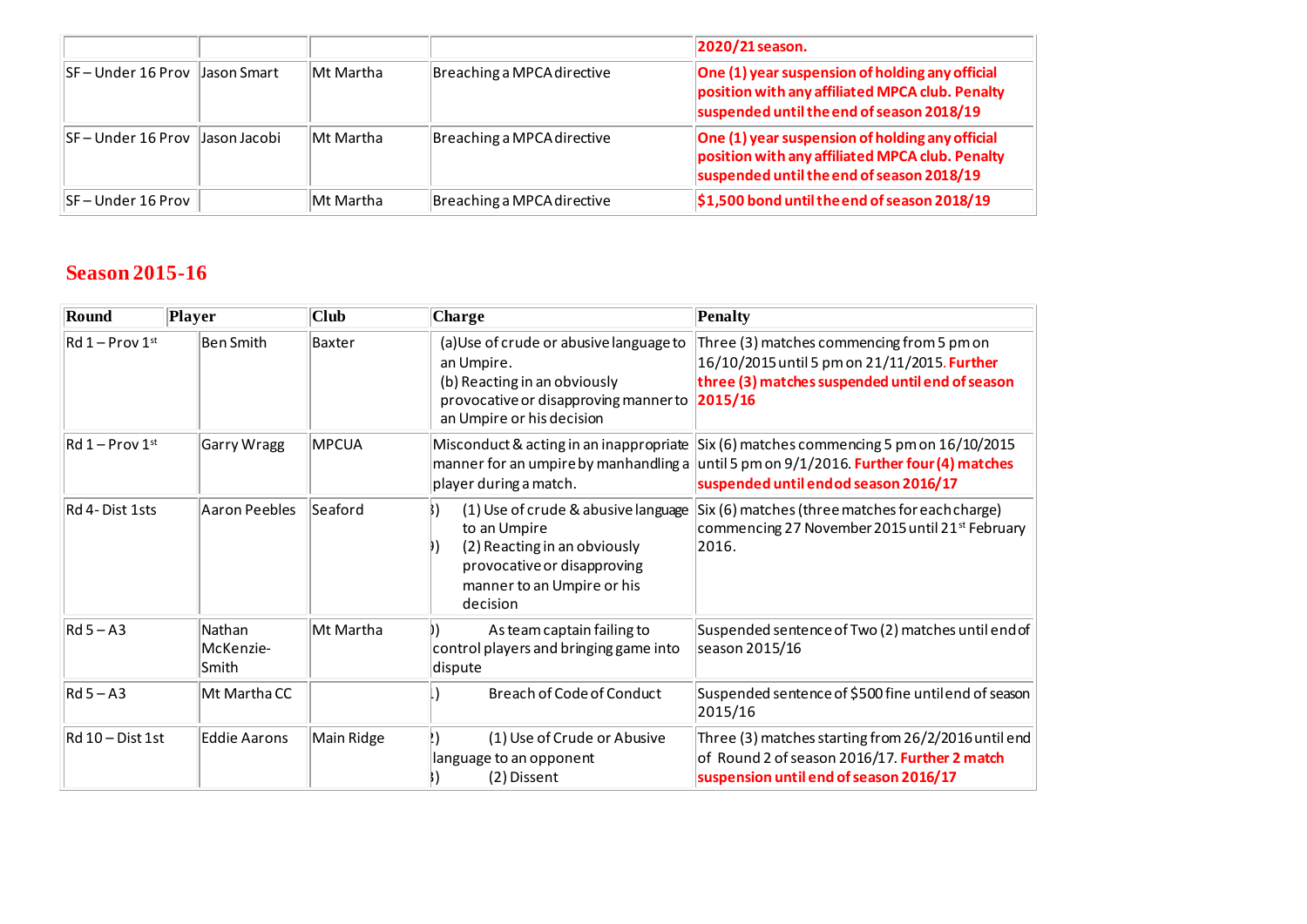| $Rd$ 11 – Prov 1st               | James Latham               | Mornington           | <b>Dissent</b>                                                                                                                               | Accepted prescribed penalty of one (1) match being<br>Rd 1 of season 2016/17                                                              |
|----------------------------------|----------------------------|----------------------|----------------------------------------------------------------------------------------------------------------------------------------------|-------------------------------------------------------------------------------------------------------------------------------------------|
|                                  | Ryan McQueen Seaford       |                      | Use of crude & offensive<br>language on social media being a breach of season 2016/17<br>of Cricket Victoria Social Media Code of<br>Conduct | Suspended sentence of two(2) matches until end                                                                                            |
| Rd 9 – U14 Premier ILuke Harris  |                            | <b>Frankston YCW</b> | intimidating behaviour<br>(2) Breach of member Protection By-Law until end of season 2017/18.<br>(3) Breach of Code of Conduct               | (1) Misconduct – Threatening & $\vert$ Six (6) matches being Rounds 1 to 6 of season<br>2016/17. Further six (6) match suspended sentence |
| Rd 9 – U14 Premier               |                            | <b>Frankston YCW</b> | Breach of Code of Conduct                                                                                                                    | Suspended fine of \$500 is invoked and a further fine<br>of \$1,000 suspended until end of season 2016/17                                 |
| $Rd$ 11 – Prov 1st               | Nathan Volpe               | Langwarrin           | Dissent                                                                                                                                      | Two (2) matches being Rounds 1 & 2 of season<br>216/17                                                                                    |
| Semi Final - B3                  | Adam Lawrence   Somerville |                      | Reacting in an obviously provocative or<br>disapproving manner to an Umpire or<br>his decision                                               | Suspended sentence of three (3) matches until end<br>of season 2016/17                                                                    |
| Grand Final - C1                 | Ryan Regan                 | Tyabb                | Knocking or kicking over stumps by a<br>player in an intentional manner                                                                      | Accepted prescribed penalty of two (2) matches<br>being Rounds 1 & 2 of season 2016/17                                                    |
| Grand Final - SD 1st Luke Hewitt |                            | Hastings             | Reacting in an obviously provocative or<br>disapproving manner to an Umpire or<br>his decision                                               | Two (2) matches being Rounds 1 & 2 of season<br>216/17                                                                                    |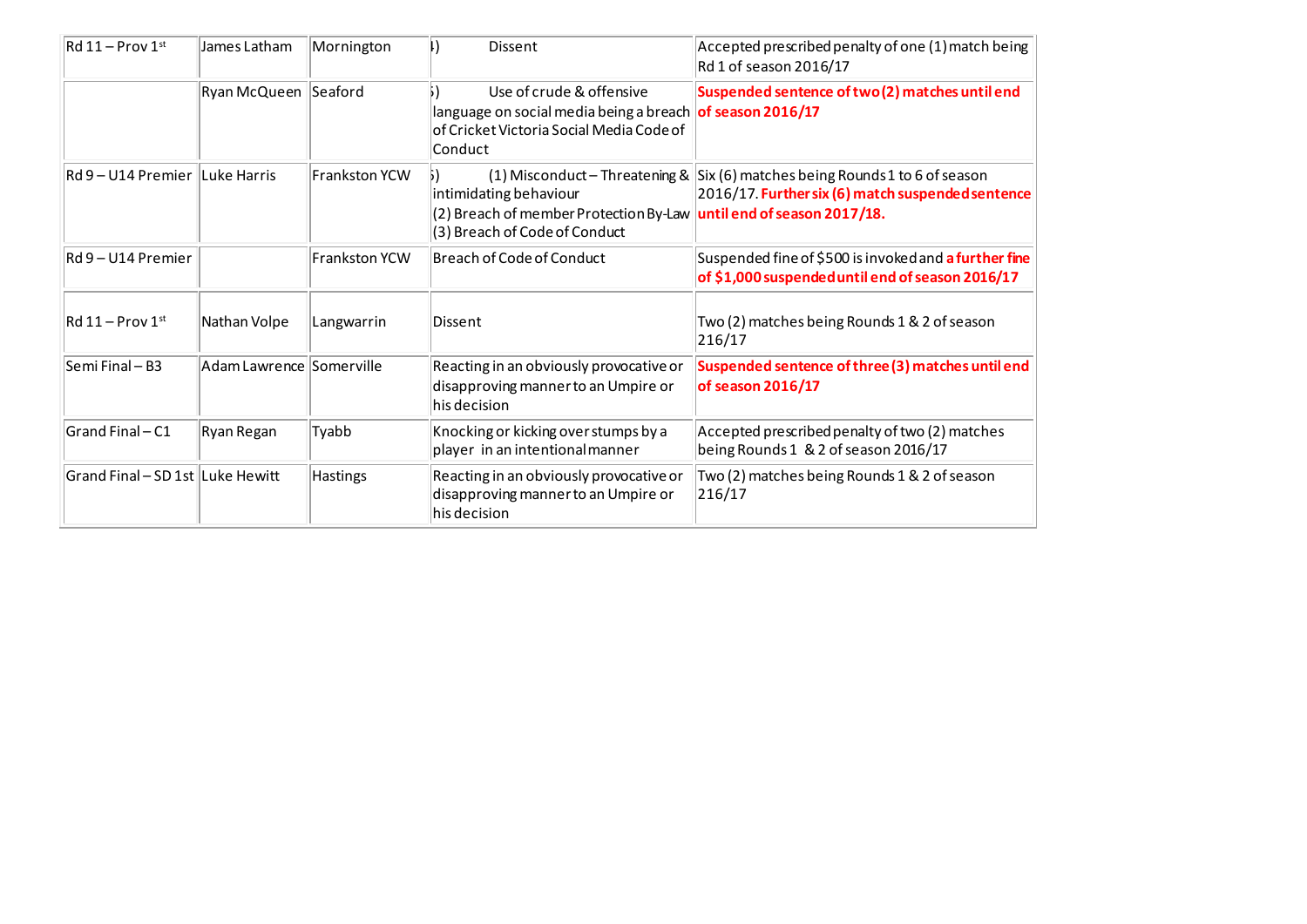## **Season 2014-15**

| Round                                      | Player                          | <b>Club</b>     | Charge                                                                                                                                                                                                           | <b>Penalty</b>                                                                                                                                                                          |
|--------------------------------------------|---------------------------------|-----------------|------------------------------------------------------------------------------------------------------------------------------------------------------------------------------------------------------------------|-----------------------------------------------------------------------------------------------------------------------------------------------------------------------------------------|
| 2014 Grand<br>$\textsf{Final}-\textsf{A}3$ | Jake Hewitt                     | <b>Hastings</b> | Breach of conduct & bringing game into<br>disrepute                                                                                                                                                              | Three (3) matches commencing midnight<br>10/10/2014 until midnight 15/11/2014 with a<br>suspended sentence of six (6) matches until end of<br>season 2015/16                            |
| 2014 Grand<br>$\textsf{Final}-\textsf{A3}$ | Jaysen Bradshaw                 | Hastings        | Breach of conduct & bringing game into<br>disrepute                                                                                                                                                              | Two (2) matches commencing 10/10/2014 until<br>2/11/2014 with a suspended sentence of four (4)<br>matches until end of season 2015/16                                                   |
| 2014 Grand<br>$\textsf{Final}-\textsf{A}3$ |                                 | Hastings        | Breach of conduct & bringing game into<br>disrepute                                                                                                                                                              | \$1,000 good behaviour Bond for a period of 2 years<br>-7/10/2016. Club to provide a Code of Conduct for<br>the club which is to be submitted to Pennant<br>Committee within two months |
| $Rd2 - A2$                                 | Spencer<br>McArtney             | Seaford         | Use of crude & abusive language to an<br>Umpire                                                                                                                                                                  | Prescribed penalty of two matches(2) from<br>24/10/2014 until 17/11/2014.                                                                                                               |
| $RD$ 2 - Prov $1st$                        | Craig Entwistle                 | Mt Eliza        | Knocking or Kicking over stumps in an<br>intentional manner                                                                                                                                                      | Prescribed penalty of two matches (2) from<br>midnight 24/10/2014 until midnight 15/11/2014.                                                                                            |
| RD3 - Prov 1st                             | Luke Popov                      | Mornington      | Bringing the game of cricket into<br>disrepute                                                                                                                                                                   | Warning with a suspended sentence of one (1)<br>match until end of season 2014/15                                                                                                       |
|                                            | Rd 2 - Prov 1st Craig Entwistle | Mt Eliza        | Use of crude & abusive language<br>towards an opposition player                                                                                                                                                  | One (1) match commencing midnight 21 <sup>st</sup> November<br>2014 until 29 <sup>th</sup> November 2014, plus one (1) match<br>suspended sentence until end of 2014/15.                |
| $Rd4 - Prov$<br>2nds                       | David Greensmith Moorooduc      |                 | Physical contact towards an opposition<br>player                                                                                                                                                                 | Three (3) matches commencing 21 <sup>st</sup> November 2014<br>until midnight 10 <sup>th</sup> January 2015.                                                                            |
| Rd 2 - Prov 1st Adrian Mack                |                                 | Langwarrin      | Use of crude & abusive language<br>towards an opposition player                                                                                                                                                  | Mention                                                                                                                                                                                 |
|                                            | Rd 2 – Prov 1st Jason Mathers   | Mt Eliza        | Intimidation to an opposition player                                                                                                                                                                             | Four (4) match suspended sentence until end of<br>season 2017/18                                                                                                                        |
| Rd 2 - Prov 1st Jason Mathers              |                                 | Mt Eliza        | Trying to coerce, influence, interfere<br>with processes and generally attempting<br>to persuade an opposition club or its<br>members into not proceeding or<br>supporting the report of a Mt Eliza CC<br>player | Two (2) matches commencing from midnight 5 <sup>th</sup><br>December 2014 until midnight 10 <sup>th</sup> January 2015.                                                                 |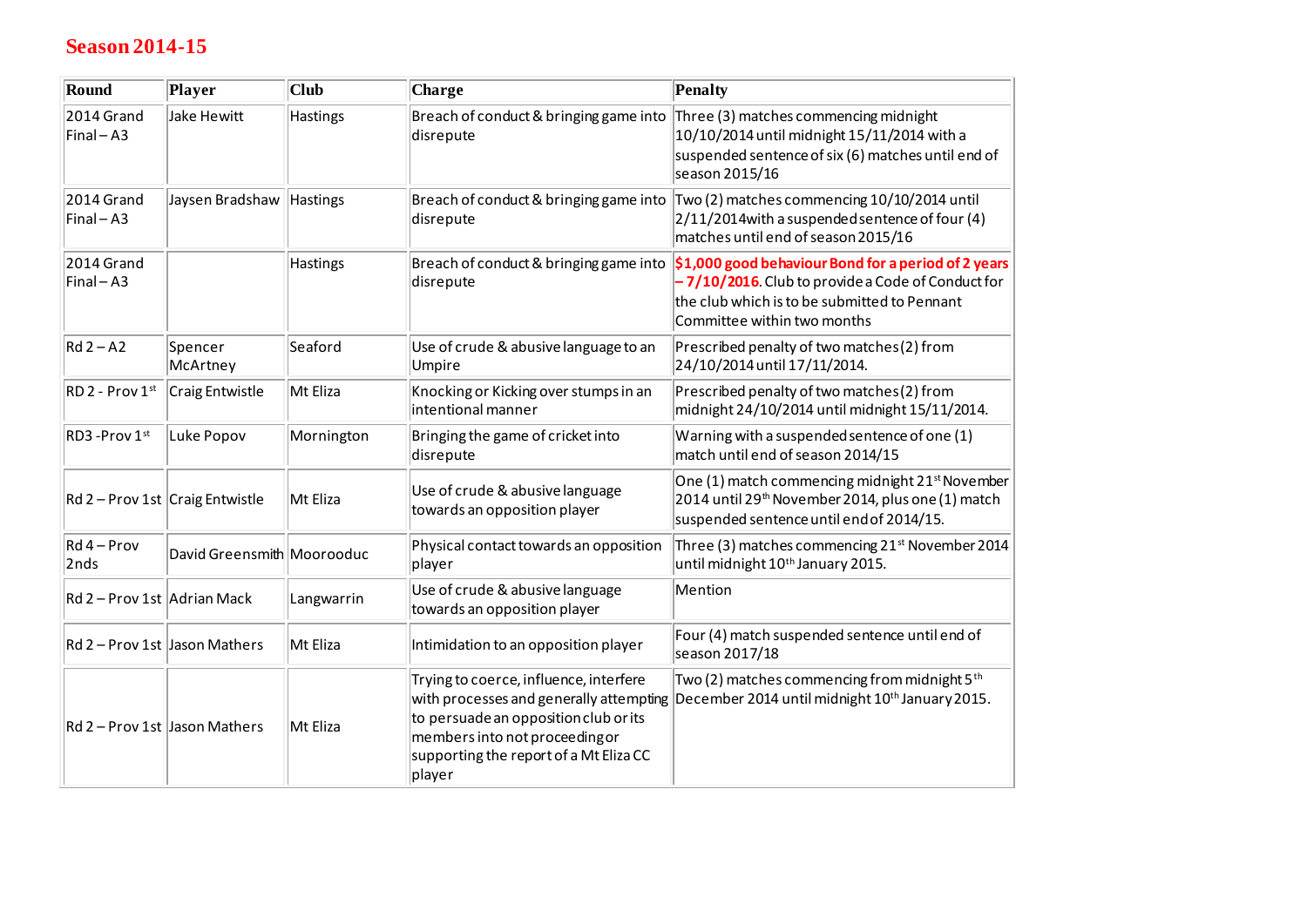| $Rd4 - C2$ | Jai Thoolen  | Boneo      | Drinking alcohol during a match                                                                                                                                                                                                                                                                                                                                                                                                                                                                                                                                                                                                                                                                                                                                                                                                                                                                                                                                                                                                                                                         | One (1) suspended sentence until end of season<br>2014/15                     |
|------------|--------------|------------|-----------------------------------------------------------------------------------------------------------------------------------------------------------------------------------------------------------------------------------------------------------------------------------------------------------------------------------------------------------------------------------------------------------------------------------------------------------------------------------------------------------------------------------------------------------------------------------------------------------------------------------------------------------------------------------------------------------------------------------------------------------------------------------------------------------------------------------------------------------------------------------------------------------------------------------------------------------------------------------------------------------------------------------------------------------------------------------------|-------------------------------------------------------------------------------|
| $Rd9 - B2$ | Darren Joyce | Langwarrin | (a) Misconduct relating to the<br>following charges:<br>1. Failing to leave the crease promptly<br>on being given out and generally<br>showing dissatisfaction with the<br>decision.<br>2. The use of crude or abusive<br>language to an opponent<br>3. The use of crude or abusive<br>language to an Umpire, reacting in<br>an obviously provocative or<br>disapproving manner either<br>towards an Umpire, his decision, or<br>generally, following an Umpire's<br>decision.<br>4. Threatening behaviour to another<br>player.<br>5. Use of crude or abusive language in<br>a manner, which is audible beyond<br>the boundary.<br>(b) Breach of the Code of Conduct and<br>bring the game of Cricket into<br>disrepute.<br>© Breaching the responsibility of a<br>Captain as defined in the preamble<br>to the Laws of Cricket<br>"The captain is responsible at all<br>times for ensuring that play is<br>conducted within the spirit of the<br>game as well as with in the Laws"<br>(d) Breaching the Codes of conduct as<br>laid down within the VCCL Member<br>Protection By-Laws | Eleven (11) matches, 3 of which are suspended until<br>end of season 2016/17. |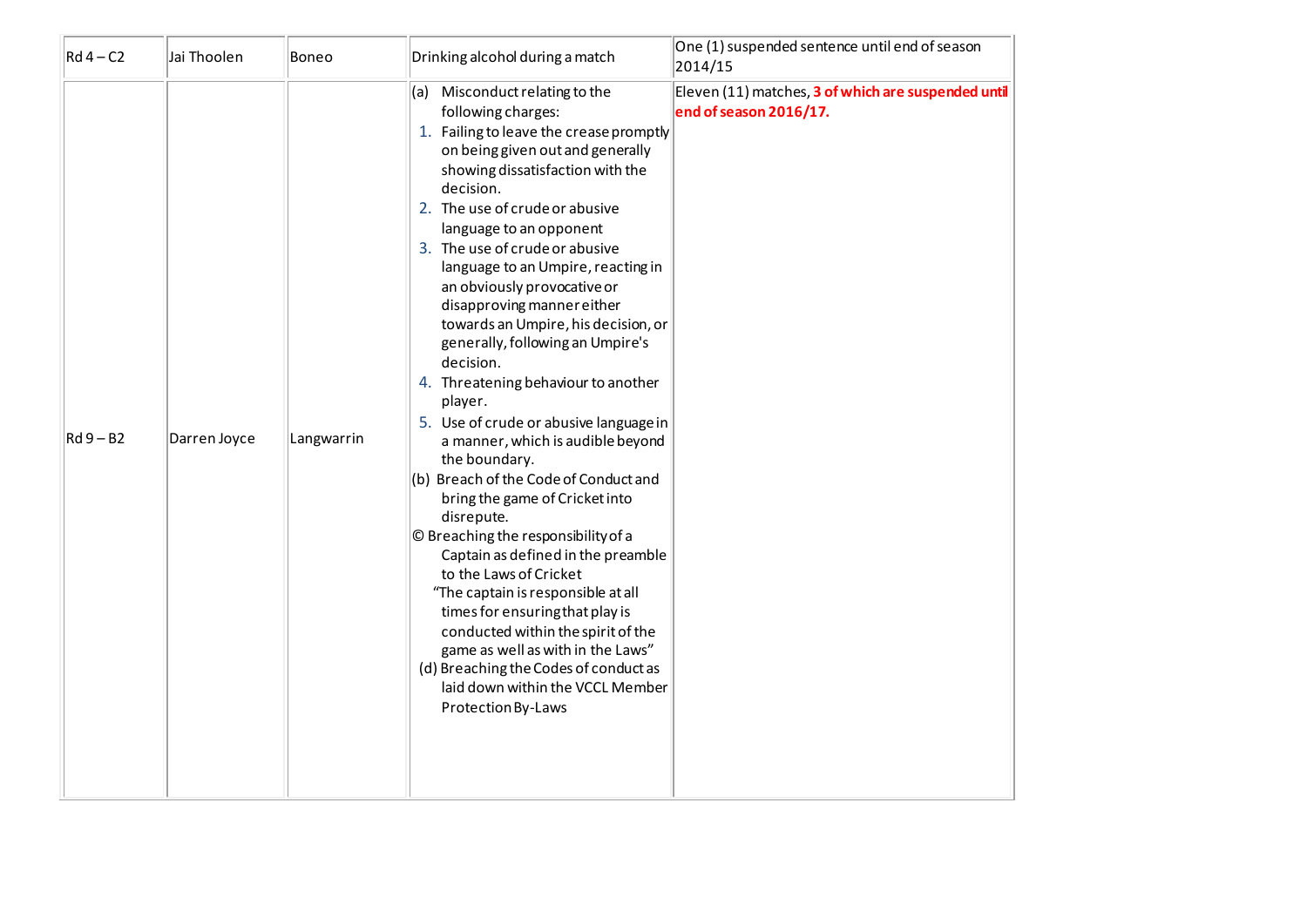| Rd 8 - Under<br> 14 Premier                     | Ricky Ramsdale              | Langwarrin     | Bringing game into disrepute by using<br>abusive language whilst on playing<br>arena in a junior match                                | Three (3) matches suspended for 12 months with<br>the penalty to apply for any incident for which the<br>player is suspended in either Junior or Senior MPCA<br>matches. |
|-------------------------------------------------|-----------------------------|----------------|---------------------------------------------------------------------------------------------------------------------------------------|--------------------------------------------------------------------------------------------------------------------------------------------------------------------------|
| $\mathsf{Rd} 8 - \mathsf{Under}$<br> 14 Premier | Damien Marshall   Mt Martha |                | Bringing game into disrepute by using<br>abusive language whilst on playing<br>arena in a junior match                                | Three (3) matches suspended for 12 months with<br>the penalty to apply for any incident for which the<br>player is suspended in either Junior or Senior MPCA<br>matches. |
| $ Rd 9 - District $<br>1st                      | David James                 | Seaford Tigers | Use of crude or abusive language to an<br>umpire, reacting in an obviously<br>provocative or disapproving manner<br>towards an umpire | Three (3) matches commencing 26 <sup>th</sup> February 2015<br>including finals, if played, and a further three (3)<br>matches suspended until end of season 2015/16.    |
| Rd 10 – B1                                      | James Bolletta              | Heatherhill    | Knocking or kicking over stumps by a<br>player in an intentional act                                                                  | Two (2) matches commencing 27 <sup>th</sup> February 2015,<br>including finals, if played.                                                                               |
| Rd<br>10<br>District 1st                        | Andrew West                 | Somerville     | Dissent (Showing dissent with a<br>decision)                                                                                          | One (1) match commencing 26/2/2015 until<br>28/2/2015.                                                                                                                   |
| 2015<br>1 <sub>st</sub><br>Provincial<br> GF    | Richard<br>Finocchiaro      | Baxter         | Threatening behaviour and bringing<br>game into disrepute by inciting<br>Sorrento CC player                                           | Reprimand                                                                                                                                                                |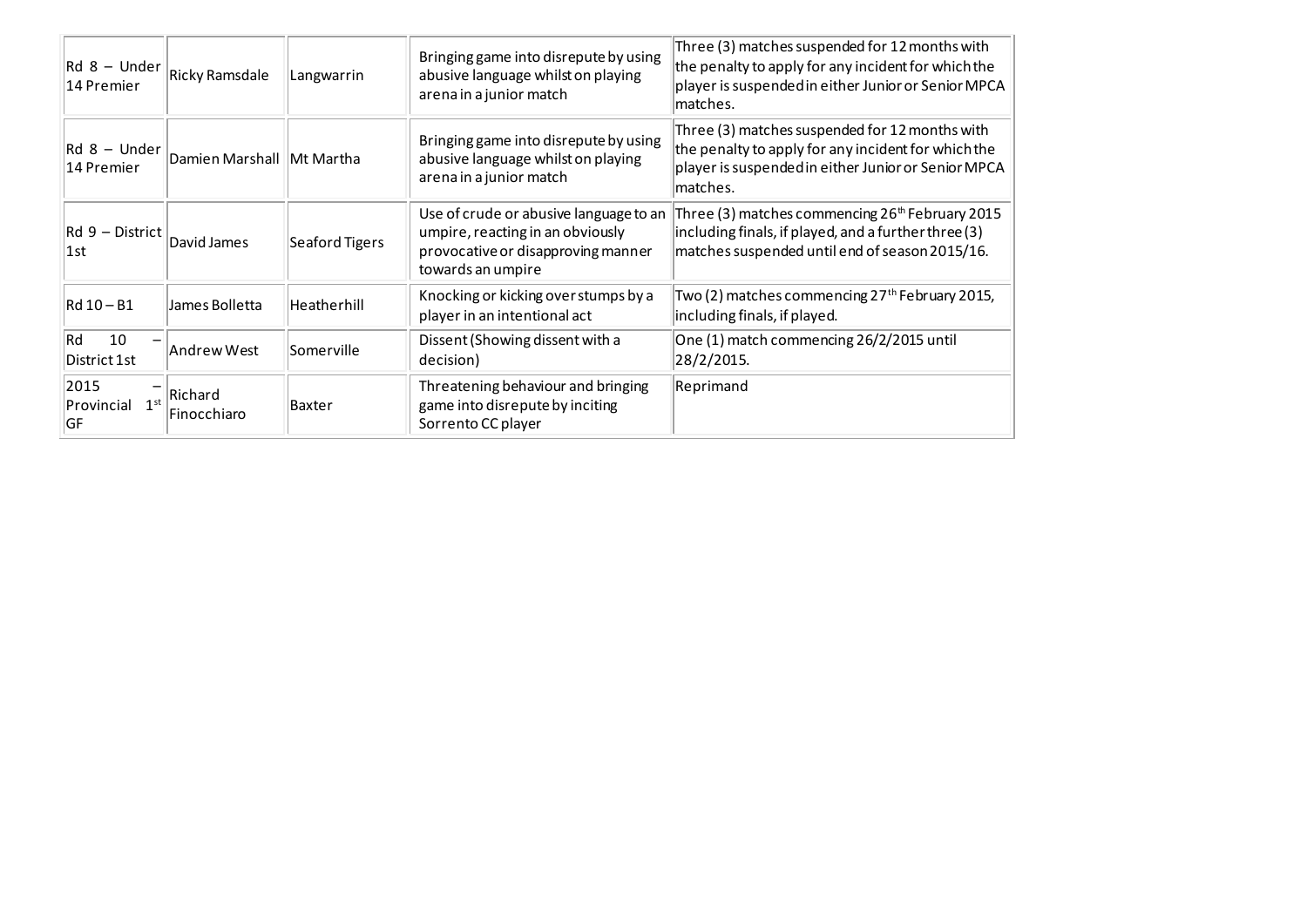#### **Season 2013 - 2014**

| Round                           | Player             | <b>Club</b>         | Charge                                                                                                                                                                                                             | <b>Penalty</b>                                                                                                                                        |
|---------------------------------|--------------------|---------------------|--------------------------------------------------------------------------------------------------------------------------------------------------------------------------------------------------------------------|-------------------------------------------------------------------------------------------------------------------------------------------------------|
| Rd 4-Sub-<br>District 1st       | Mitchell Kleinig   | Balnarring          | Knocking over stumps by a player in an<br>intentional manner                                                                                                                                                       | Prescribed Penalty - 2 matches from 22/11/13 to<br>16/12/13                                                                                           |
| $Rd4 - A2$                      | Corey Perry        | <b>Baden Powell</b> | Use of crude or abusive language to an<br>umpire                                                                                                                                                                   | 3 matches from 22/11/2013 to 13/01/2014                                                                                                               |
| Rd4                             | <b>Greg Donald</b> | Rosebud             | Use of crude abusive language in a<br>manner which is audible beyond the<br>boundary                                                                                                                               | Prescribed Penalty - 2 matches from 5 <sup>th</sup> December<br>2013 until 13 <sup>th</sup> January 2014                                              |
| Rd 6 - Prov 1st Jake Foster     |                    | Heatherhill         | another player<br>Dissent<br>(2)<br>(3) Abusive language towards an<br>Umpire                                                                                                                                      | (1) Threatening behaviour towards 10 matches from 6/1/2014 until 30/11/14 and a<br>suspended sentence of 2 matches until the end of<br>season 2014/15 |
| $Rd6-$<br>Provincial 1st        | Max Ahearne        | Rye                 | Misconduct                                                                                                                                                                                                         | 2 match suspended sentence until end of season<br>2013/14 for any breach incurred                                                                     |
| $Rd6 - District$<br>l1st        | Matt Ryan          | Carrum              | Verbal abuse & harassment towards a<br>player via mobile phone                                                                                                                                                     | 3 matches from 10/1/14 until 10/2/2014 plusa<br>suspended sentence of 5 matches for any breach<br>until end of season 2014/15                         |
| $Rd6 - District$<br> 1st        |                    | Carrum              | Bringing game into disrepute                                                                                                                                                                                       | Bond of \$500 until end of season 2014/15                                                                                                             |
| March 2013                      | Matt Child         | Seaford Tigers      | Misconduct through abusive &<br>inappropriate comments on Facebook                                                                                                                                                 | 2 matches commencing 8/1/2014 until 27/1/2014<br>plus a suspended sentence of 2 weeks until 2014/15<br>on any charge.                                 |
| $ R11-C2$                       | <b>Jason Morse</b> | Pines               | Use of crude abusive language in a<br>manner which is audible beyond the<br>boundary                                                                                                                               | Prescribed Penalty - 2 matches from 24 <sup>th</sup> January<br>2014 until 3rd February 2014                                                          |
| Rd 9 - District<br>$\vert$ 1sts | Joshua Dent        | Carrum              | The use of crude or abusive language to<br>an Umpire, reacting in an obviously<br>provocative or disapproving manner<br>either towards an Umpire, his decision,<br>or generally, following an Umpire's<br>decision | 3 matches, of which 2 will be suspended until end<br>of season 2014/15. Suspension starts 14/2/15 until<br>23/2/14                                    |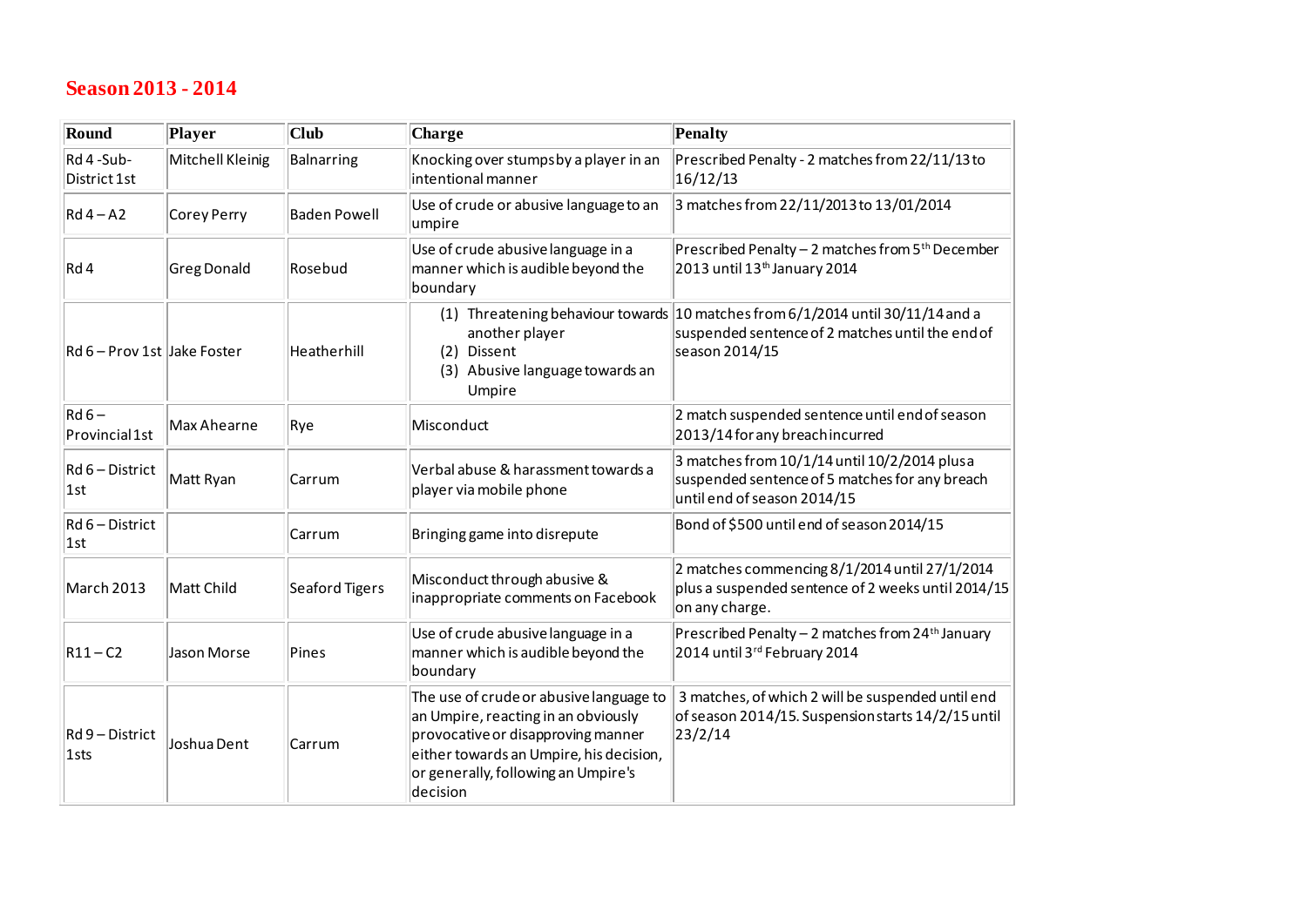| Jack Peacock<br><b>Grand Final</b> | <b>Ricky Ramsdale</b> | <b>Pines</b>    | Crude & Abusive language to an<br>opponent                                                                              | Prescribed Penalty - 1 match from $14th$ February<br>2014 until 23rd February 2014                                                                          |
|------------------------------------|-----------------------|-----------------|-------------------------------------------------------------------------------------------------------------------------|-------------------------------------------------------------------------------------------------------------------------------------------------------------|
| $Rd9-Sub$<br>District 1st          | Glenn Collett         | <b>Red Hill</b> | 1. Dissent towards Umpire E Allen<br>2. Dissent towards Umpire CO'Neill<br>3. Threatening behaviour towards a<br>player | 10 matches starting from midnight $14th$ Feb 2014<br>until midnight 13th Dec 2014 inclusive, <b>plus a</b><br>suspended sentence of 5 matches until 2017/18 |
| $11th$ Feb 2014                    | <b>Glenn Collett</b>  | <b>Red Hill</b> | Abusive language towards Senior<br>Pennant Committee after receipt of<br>hearing sentence                               | 2 matches starting from midnight 31 <sup>st</sup> December<br>2014 until midnight 24th <sup>t</sup> January 2015                                            |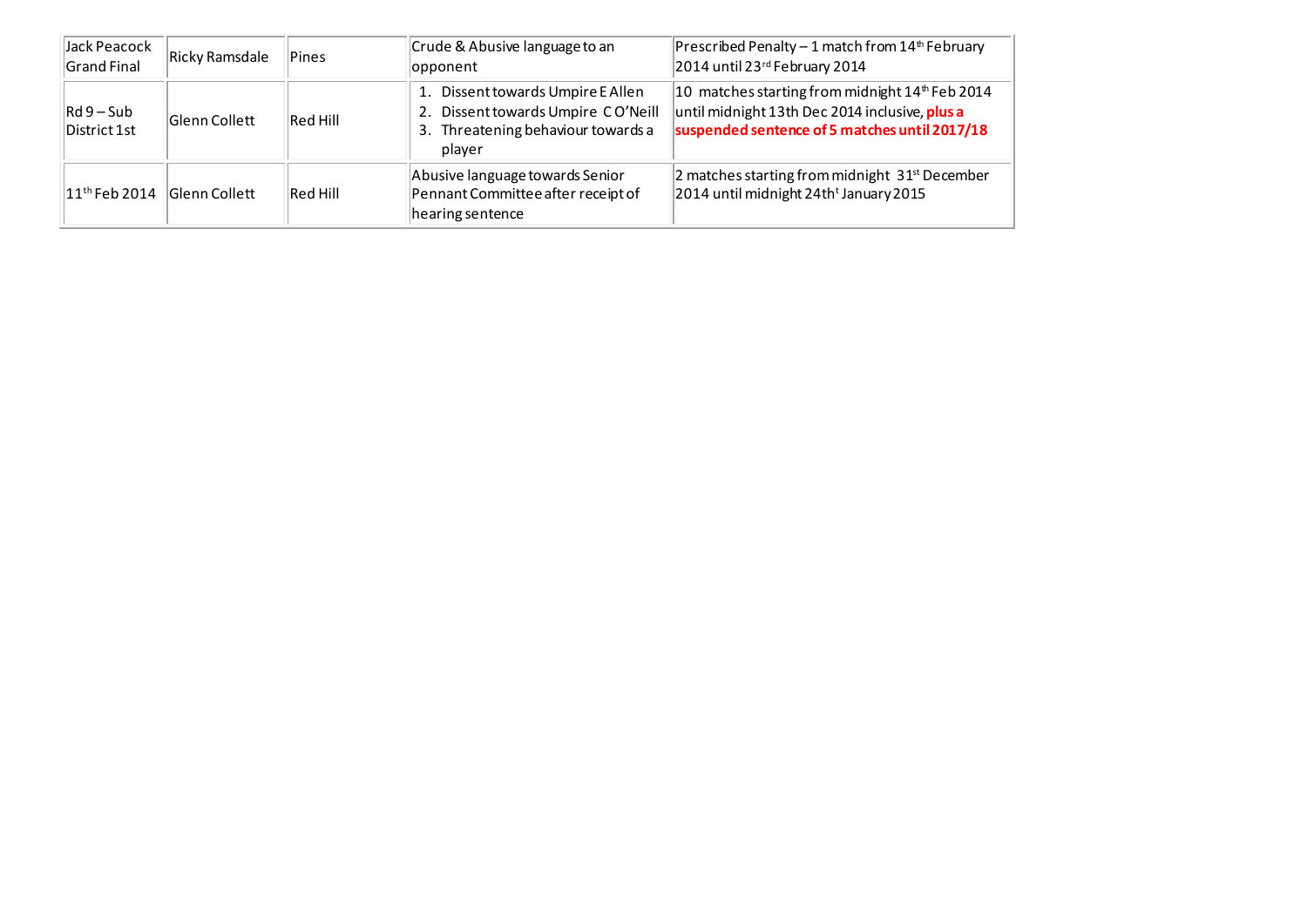## **Season 2012- 2013**

| Round                           | Player                                                             | <b>Club</b>    | Charge                                                            | <b>Penalty</b>                                                                                                                     |
|---------------------------------|--------------------------------------------------------------------|----------------|-------------------------------------------------------------------|------------------------------------------------------------------------------------------------------------------------------------|
| <b>Rd 4 -</b><br>Prov 1st       | Luke Harper                                                        | Mornington     | Crude or Abusive language to an<br>Umpire                         | Prescribed Penalty - 2 matches from 24/11/12 to<br>17/12/12                                                                        |
| Rd 5- Prov 1st                  | Andrew<br>Hitchener                                                | Rye            | Abusive language audible beyond the<br>boundary                   | Prescribed Penalty - 2 matches from 7/12/12 to<br>14/1/13                                                                          |
| <b>Rd 7 -</b><br>Provincial 1st | Matthew Harper                                                     | Mornington     | Crude & Abusive language                                          | Penalty 2 matches from 18/1/13 to 10/2/13.                                                                                         |
| $Rd$ 8-<br>District 1st         | <b>Brent Jones</b>                                                 | Main Ridge     | Crude or abusive language to an<br>Umpire                         | Prescribed Penalty - 2 matches from 1/2/13 to<br>24/2/13inclusive                                                                  |
| $Rd$ 8 – Grade<br>A2            | Matthew<br>McGennisken                                             | Seaford        | Crude or abusive language to an<br>Umpire                         | Prescribed Penalty - 2 matches from 1/2/13 to<br>24/2/13 inclusive                                                                 |
| 2013                            | $\boxed{10^{\text{th}}}$ February $\big\ _{\mathsf{Adam\,Kuelen}}$ | Crib Point     | Crude & Abusive language to a player<br>via Facebook page         | Prescribed Penalty - 1 matches from 16//2/13 to<br>23/2/13 inclusive                                                               |
| $Rd$ 11 - $C1$                  | Club & Team<br>Captain                                             | Tyabb          | Bringing game into disrepute by<br>drinking alcohol on the ground | Suspended sentence of \$500 for the Club.<br>Suspended sentence for the Captain who will be<br>reported & sent to Tribunal         |
| $Rd$ 14 – C2                    | Club & Team<br>Captain                                             | <b>Baxter</b>  | Bringing game into disrepute by<br>drinking alcohol on the ground | Suspended sentence of \$500 for the Club.<br>Suspended sentence for the Captain who will be<br>reported & sent to Tribunal         |
| $Rd9-$<br>Provincial            | Andrew Tweddle Long Island                                         |                | Dissent                                                           | One match staring from 15/2/13 until 23/2/13<br>inclusive.                                                                         |
| $Rd$ 8 - Sub<br>District        | Brad<br>Rossborough                                                | Main Ridge     | Bringing game into disrepute                                      | 3 match suspended sentence until end of 2013/14<br>season                                                                          |
| $Rd$ 8 – Sub<br>District        | <b>Bruce Brain</b>                                                 | <b>Umpires</b> | Bringing game into disrepute                                      | 3 match suspended sentence until end of 2013/14<br>season                                                                          |
| Semi Final                      | Daniel Warwick                                                     | Baxter         | Crude & Offensive language                                        | 2 Matches - 1 match being Rd 1 of 2013/13 season<br>as per dates fixed by MPCA & 1 match suspended<br>until end of 2013/14 season. |
| 10 <sup>th</sup> March<br>2013  | Matt Childs                                                        | Seaford Tigers | Crude & Abusive language to a player<br>via Facebook page         | Player has been suspended indefinitely until he<br>appears before Senior Pennant Committee                                         |
| 10 <sup>th</sup> March<br>2013  | Chris Bowen                                                        | Baxter         | Abusive & inappropriate comments<br>on Facebook                   | Reprimand with a 1 match suspended sentence<br>until end of 2013/14 season                                                         |